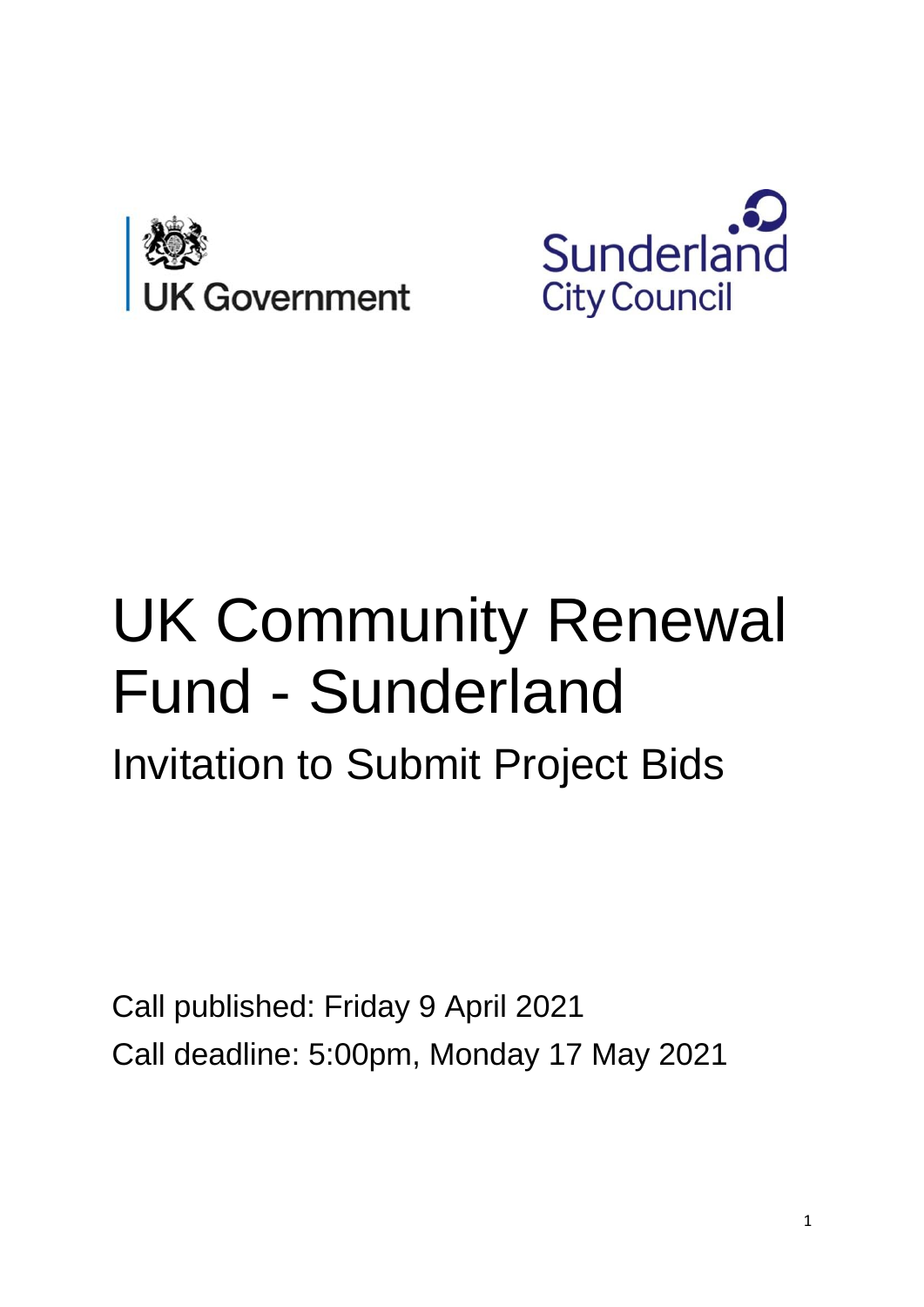# **Privacy Notice**

A separate Privacy Notice has been published in relation to this call. This explains your rights and gives you the information you are entitled to under the Data Protection Act 2018. Please consult this prior to making an application.

#### **Introduction**

Sunderland City Council is seeking bids from organisations wishing to deliver activity as part of the UK Community Renewal Fund.

Please read the UK Community Renewal Fund Prospectus and the UK Community Fund Technical Note for Project Applicants and Deliverers before starting work on a bid. They are available [here.](https://www.gov.uk/government/publications/uk-community-renewal-fund-prospectus)

The Prospectus provides detailed information on the objectives of the Fund, the types of projects it intends to support and how it operates, including the process and selection criteria that will be used to assess bids.

Successful UK Community Renewal Fund bids will be for 2021/22 only and activity must end in March 2022. Successful projects will therefore need to commence delivery immediately in August/September 2021 to ensure that activities can be completed by March 2022.

# **Background**

To help local areas prepare for the introduction of the UK Shared Prosperity Fund, the UK Government is providing funding in 2021/22 through the UK Community Renewal Fund. We are interested in bids that build on local insight and knowledge, and project proposals that align with long-term strategic plans for local growth, target people most in need and support community renewal. In addition, projects should show how they complement other national and local provision. A focus for this Fund is to support innovation and new ideas in these areas, investing in pilots that draw on local insights and which will help places to prepare for the introduction of the UK Shared Prosperity Fund in 2022.

Sunderland City Council has been designated as a lead authority by the UK Government. As a lead authority, Sunderland City Council is responsible for:

- issuing this invitation
- receiving bids
- selecting the bids that will be sent to UK Government for consideration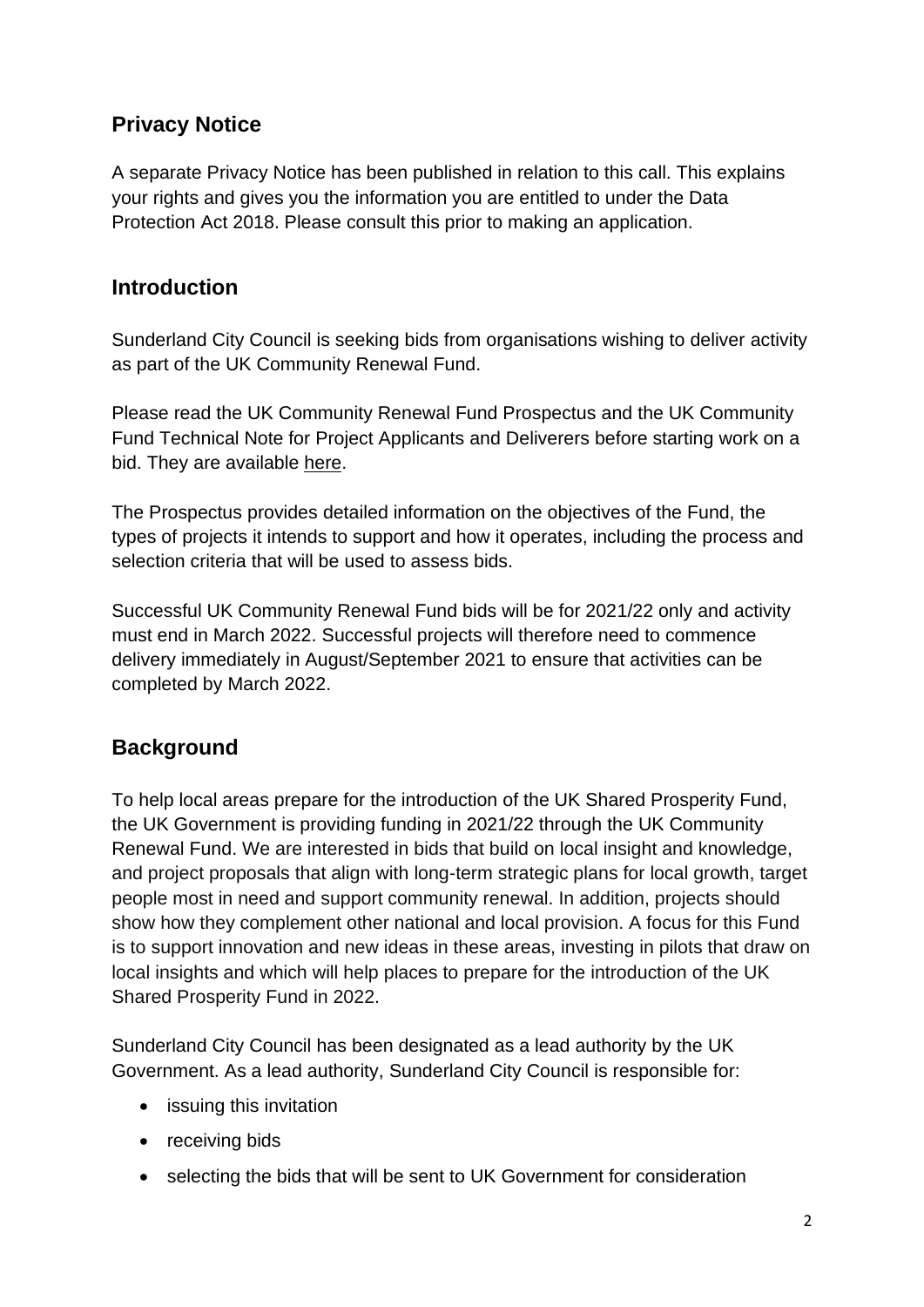• paying grants to successful projects and manging their performance

Full details of the role of lead authorities can be found in the UK Community Renewal Fund Prospectus.

#### **What type of bids are we looking for?**

Projects must deliver activity that is in line with the UK Community Renewal Fund Prospectus and align with at least one of these investment priorities:

- Investment in skills
- Investment for local business
- Investment in communities and place
- Supporting people into employment

The types of activities listed below are not exhaustive. Please consult the Prospectus and Technical Note for Project Applicants and Deliverers for more information on the costs and activities that could be supported.

| <b>Investment in</b>  | Examples might include work-based training,                        |
|-----------------------|--------------------------------------------------------------------|
| skills                | retraining/upskilling/reskilling the existing workforce, promoting |
|                       | digital skills development and inclusion.                          |
| <b>Investment for</b> | Supporting entrepreneurs and helping businesses with               |
| local business        | potential to create more job opportunities for current             |
|                       | employees or take on new employees, encouraging                    |
|                       | businesses to develop their innovation potential, supporting       |
|                       | decarbonisation measures.                                          |
| <b>Investment in</b>  | Feasibility studies for delivering net-zero and local energy       |
| communities           | projects, exploring opportunity for promoting culture-led          |
| and place             | regeneration and community development, improving green            |
|                       | spaces and preserving important local assets, promoting rural      |
|                       | connectivity.                                                      |
| <b>Supporting</b>     | Supporting people to engage with local services which support      |
| people into           | them on their journey towards employment, identifying and          |
| employment            | addressing any potential barriers these individuals may face in    |
|                       | gaining employment or moving closer to the labour market,          |
|                       | supporting people to gain the basic skills they need to develop    |
|                       | their potential for sustainable work, testing what works in        |
|                       | helping people move towards work.                                  |
|                       |                                                                    |

The UK Government anticipates supporting a range of projects by theme and size, but applicants are encouraged to maximise impact and deliverability through larger projects (£500,000+) where this is possible.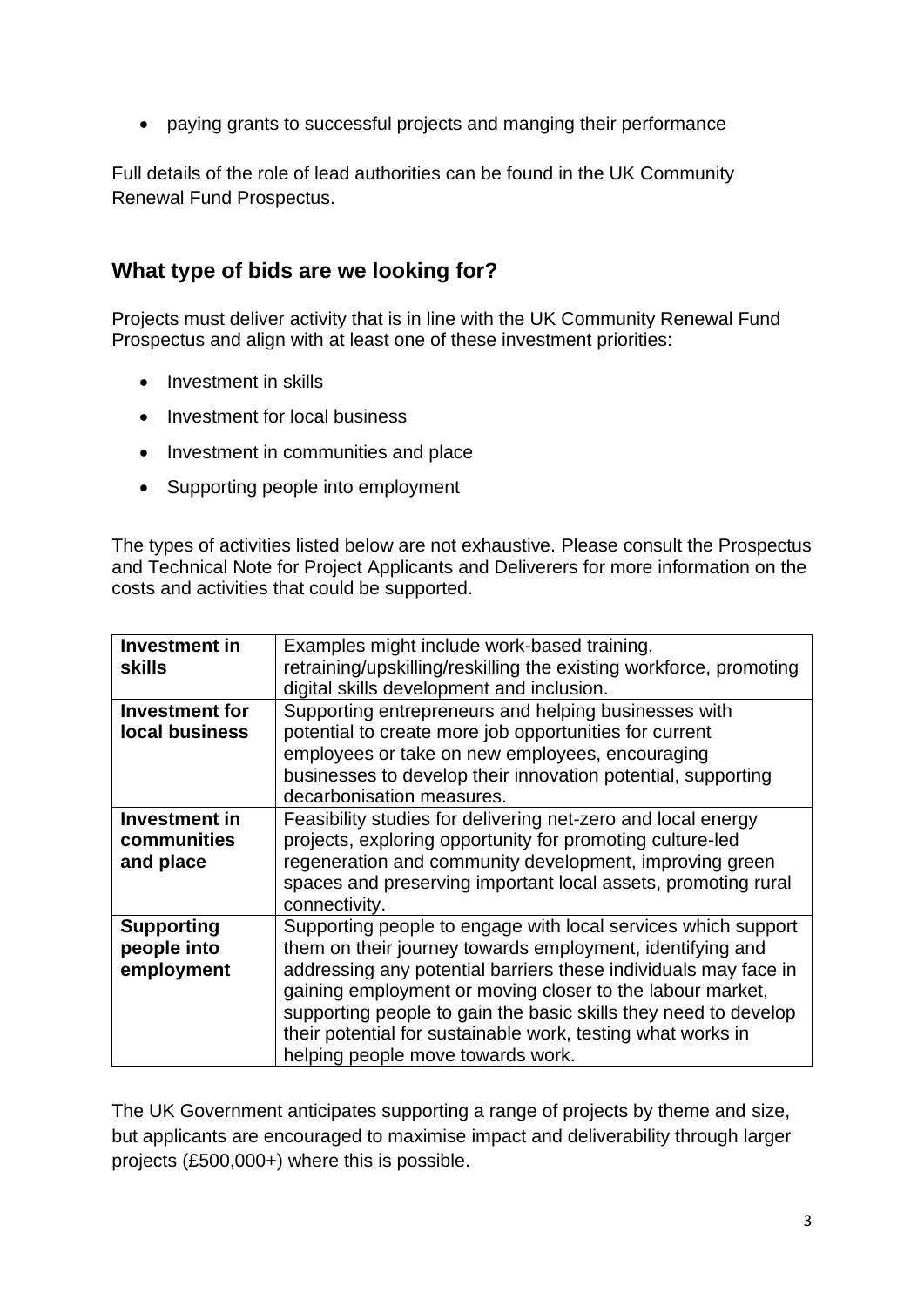As 90% of funding available through the UK Community Renewal Fund is revenue funding and only available in 2021/22, projects should be predominantly, or exclusively revenue based. Projects that focus predominantly on the construction or major refurbishment of buildings, the purchase of land or the purchase of large pieces of equipment will not be supported.

# **Local Priorities**

In selecting the bids that will be forwarded to the UK Government for consideration Sunderland City Council will prioritise the bids that have the greatest potential to deliver against key local growth priorities.

Projects should benefit the Sunderland local authority area. Activities may also benefit Sunderland and adjacent local authority areas where cross-border and joint working is considered the most effective delivery mechanism.

The City Council is keen to receive project applications that will contribute to key local growth and community renewal priorities, such as those set out in the following key documents:

- The Sunderland City Plan available [here.](https://www.sunderland.gov.uk/city-plan#:~:text=The%20City%20Plan%2C%20approved%20by,opportunities%20for%20all%20our%20residents.)
- Sunderland Community Wealth Building Delivery Plan available [here.](https://www.sunderland.gov.uk/article/18231/Community-Wealth-Building)
- Sunderland's Neighbourhood Investment Plans available [here.](https://www.sunderland.gov.uk/Neighbourhood-Investment-Plans#:~:text=The%20plans%20have%20been%20developed,Cabinet%20on%2024%20March%202020.)
- Sunderland's Community Led Local Development programme and Local Development Strategy available [here.](https://www.sunderland.gov.uk/article/14307/Community-Led-Local-Development)
- Sunderland's Smart City Ambition available [here.](https://www.sunderlandoursmartcity.com/)
- Sunderland's city-wide Low Carbon Framework available [here.](https://www.sunderland.gov.uk/lowcarbon#:~:text=Sunderland%20Low%20Carbon%20Framework%20%5B2.76,city%20carbon%20neutral%20by%202040.&text=The%20city%20council%27s%20Sunderland%20Low,be%20carbon%20neutral%20by%202030.)

Several key challenges exist in the local economy, some of which have been exacerbated by the Covid-19 pandemic. Alongside UK Community Renewal Fund priorities, project activities should seek to address these local challenges by piloting new approaches and interventions to:

- Improve employment rates and create more workplace opportunities.
- Address health and disability barriers to work.
- Raise skill levels and tackle digital exclusion.
- Create more and better jobs.
- Boost enterprise growth, promote entrepreneurship, and accelerate digital adoption and innovation.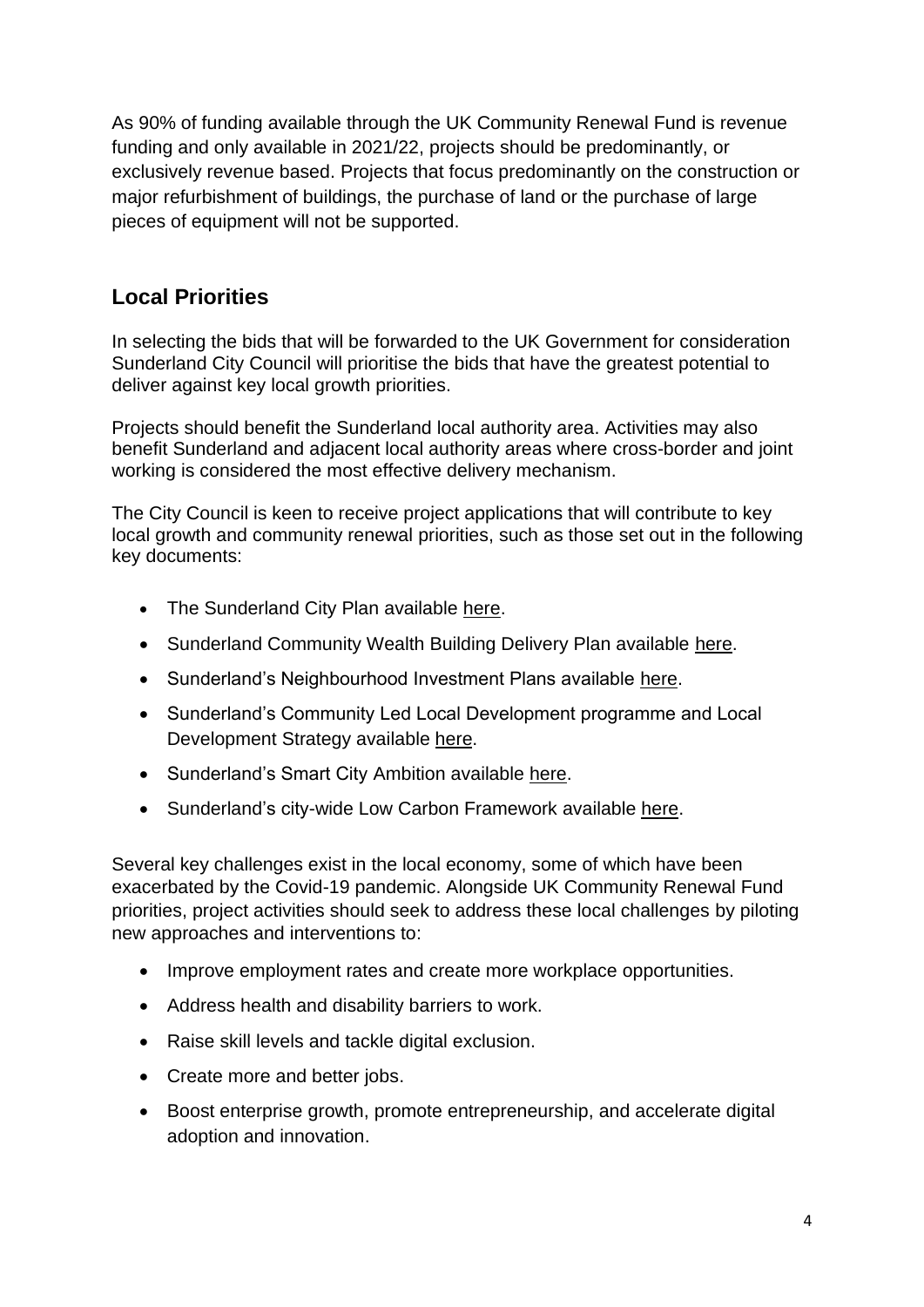• Address inequalities and deprivation within communities and across different groups.

#### **How Bids Will be Assessed**

As the lead authority Sunderland City Council will assess all bids submitted. Bids will be assessed against:

- the gateway criteria set out in the UK Community Renewal Fund Prospectus bids that fail to meet these criteria are ineligible for support and will be rejected
- the extent to which they meet the objectives of UK Community Renewal Fund
- the extent to which bids would support the delivery of local growth and employment support priorities

Following assessment Sunderland City Council will submit those eligible bids which most strongly meet the UK Community Renewal Fund and local priorities to the UK Government for consideration, up to a maximum of £3m per place.

The UK Government will assess all bids submitted by lead authorities against the criteria set out in the UK Community Renewal Fund Prospectus.

Organisations seeking to deliver project activities in Sunderland should consult the Assessment Criteria carefully and note that Sunderland has not been identified as a 'priority place' for the UK Community Renewal Fund. It is therefore imperative that applications strongly meet the Fund's objectives and score a minimum of 80% against the selection criteria for both:

- Criteria 1 Strategic fit
- Criteria 2 Deliverability, effectiveness, and efficiency

The UK Government will announce the outcome of the assessment process from late July 2021 onwards. Successful projects will need to commence delivery immediately in August/September 2021 to ensure that activities can be completed by March 2022.

Sunderland City Council will enter into a funding agreement with successful bidders.

#### **Match funding**

Match funding is not a requirement for any project. However, where additional funding options exist to add value or strengthen a bid, organisations should consider leveraging this additional funding to maximise impact. This might include securing other funds such as the Sunderland Community Led Local Development programme